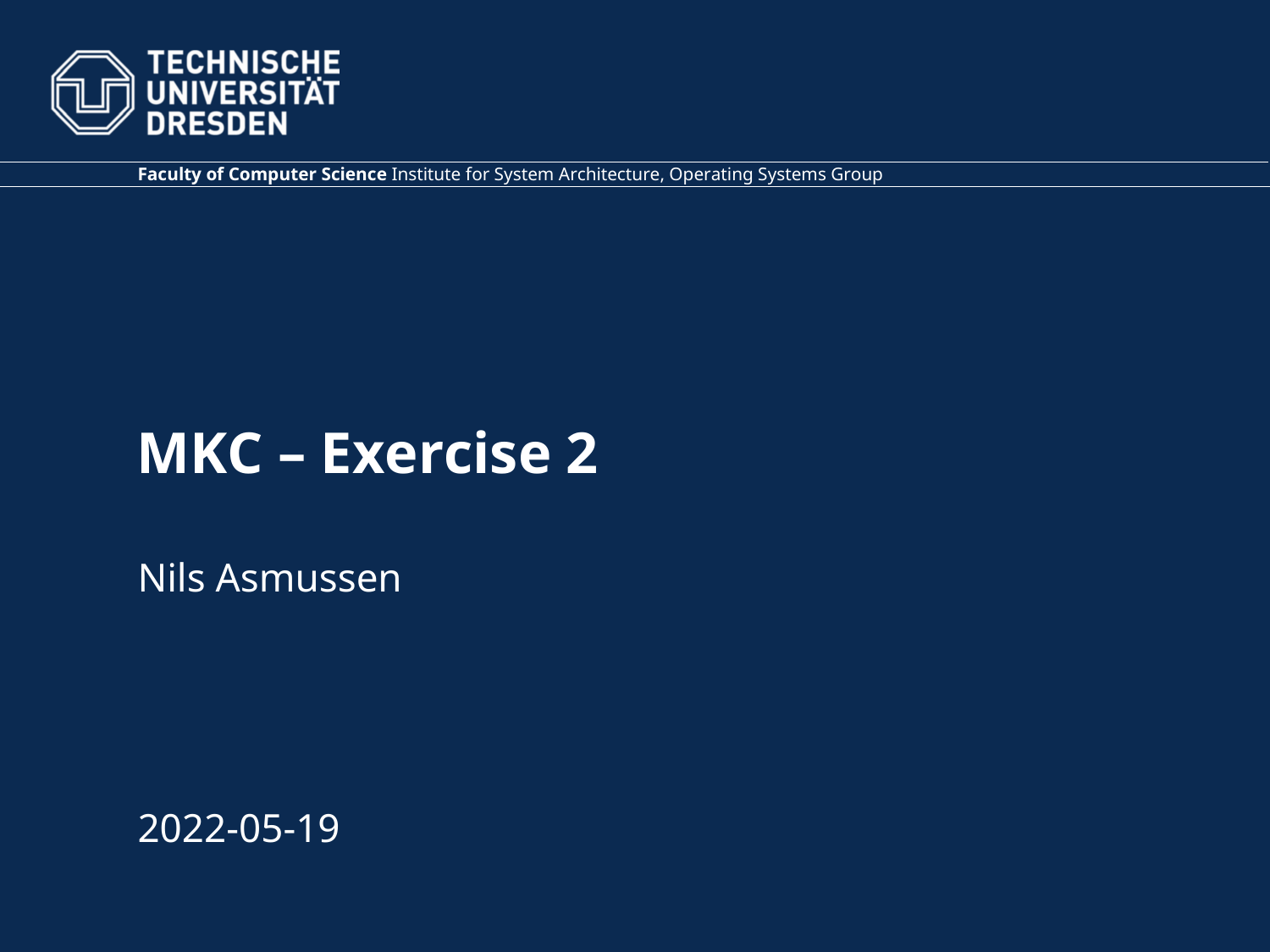

- User start.S and linker script
- Multiboot Header
- Map physical memory
- ELF
- Hands-on
	- Parse Multiboot Info and ELF Header
	- Load and execute user binary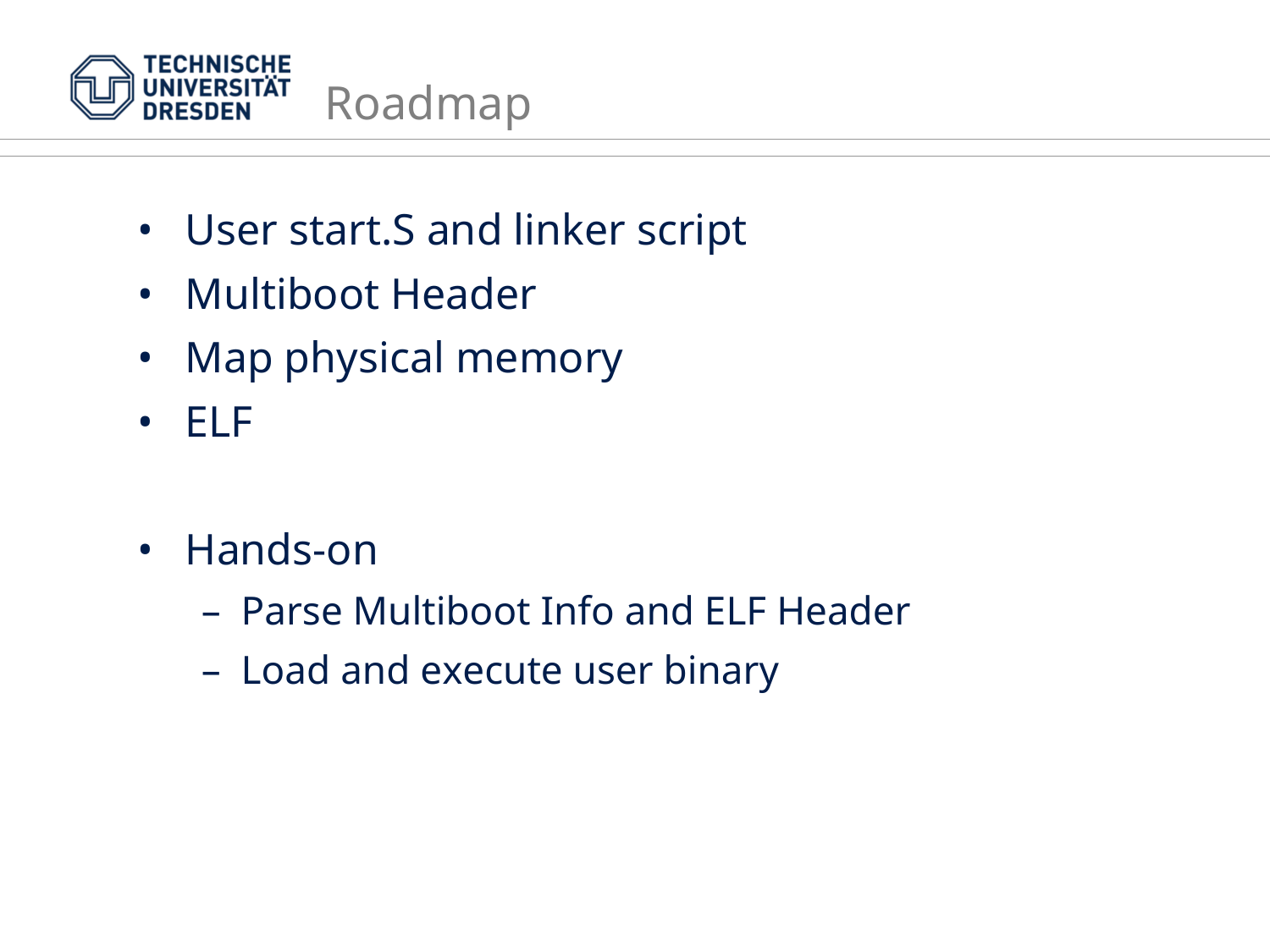

\$ git clone <https://os.inf.tu-dresden.de/repo/git/mkc.git> \$ git checkout exercise2

# build it \$ make

# run it \$ make run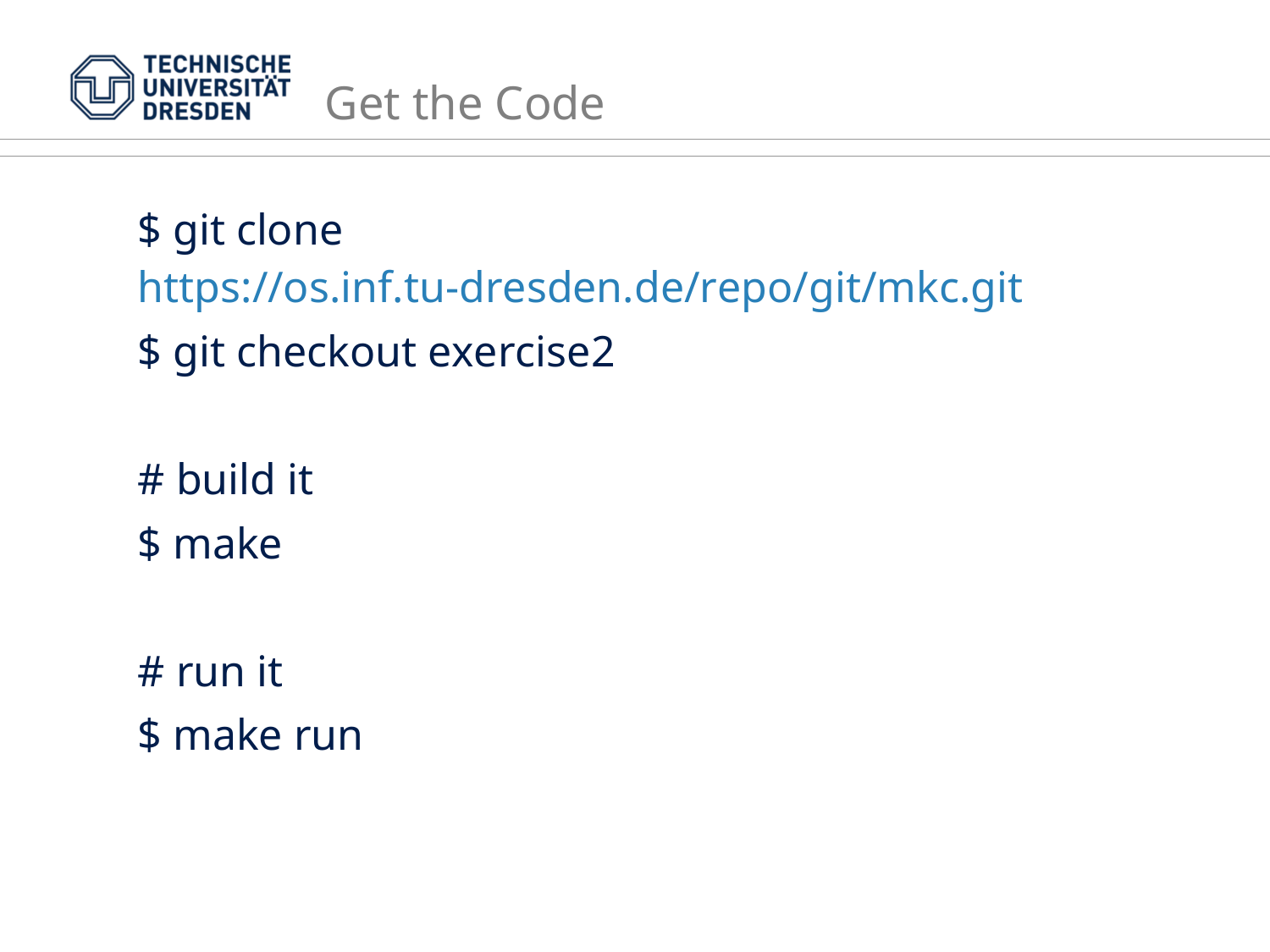

- Open user/src/start.S
	- In the **.text** segment
	- Global symbol **\_\_start:**
	- Setup a stack: load address of **stack\_top** into **esp**
	- Call **main\_func()**
- Open user/src/linker.ld
	- Program entry point at symbol **\_\_start**
	- Two segments: **data** (rw) and **text** (rx)
	- Put section **.text** in segment **text** and sections **.data** and **.bss** and in **data**
	- **ALIGN** stack and text to page boundary (**0x1000**)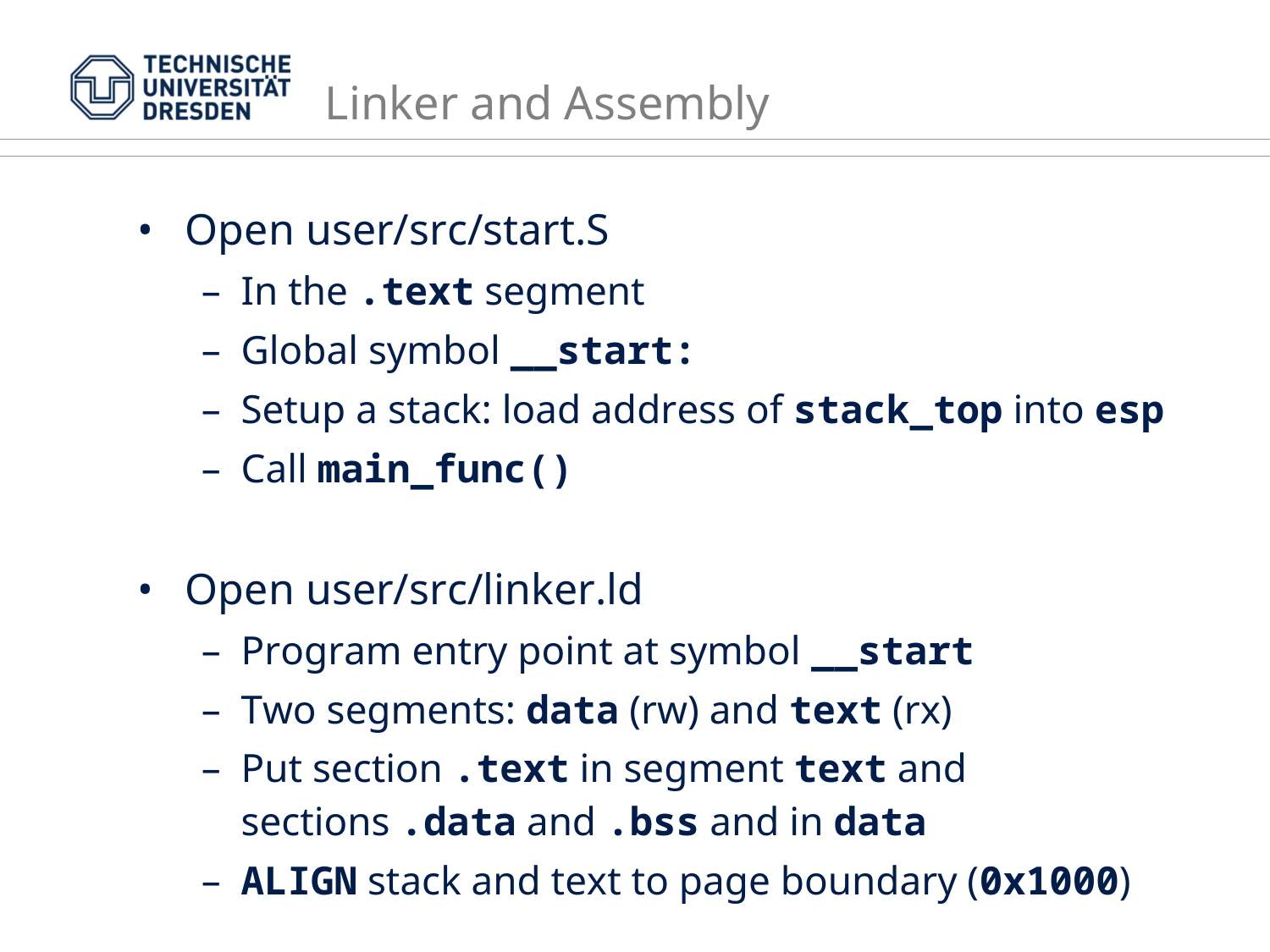

- **make** user binary and go to user/build
- Inspect binary by **nm user.nova.debug 00002000 T \_\_start 0000200c T main\_func 00002000 D stack\_top**
- There are two symbols in the text segment and one in data
- Next : pass binary to the boot loader and load it as boot module after the kernel
	- **cat Makefile**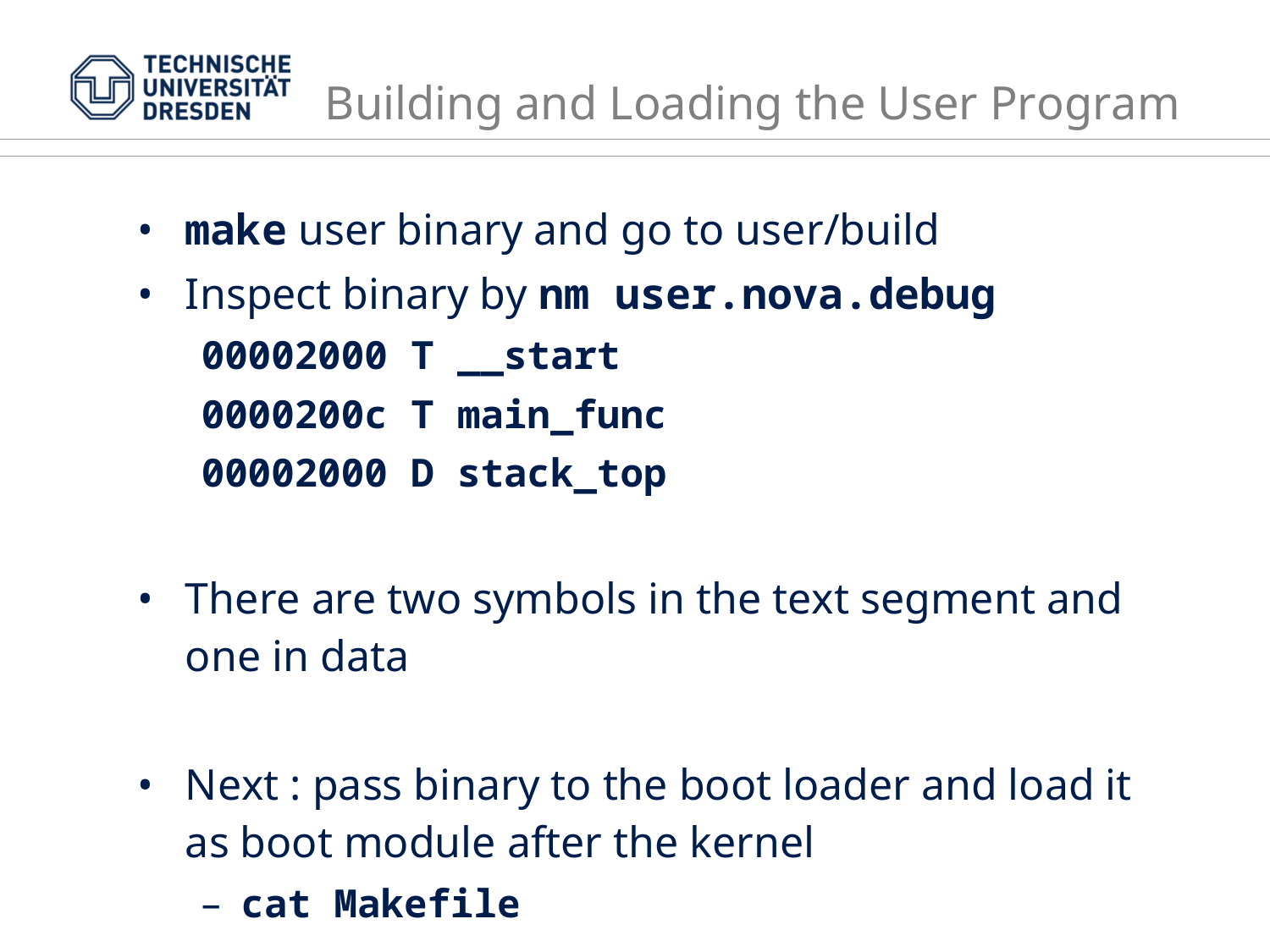

mod\_start

mod\_end

string

reserved (0)

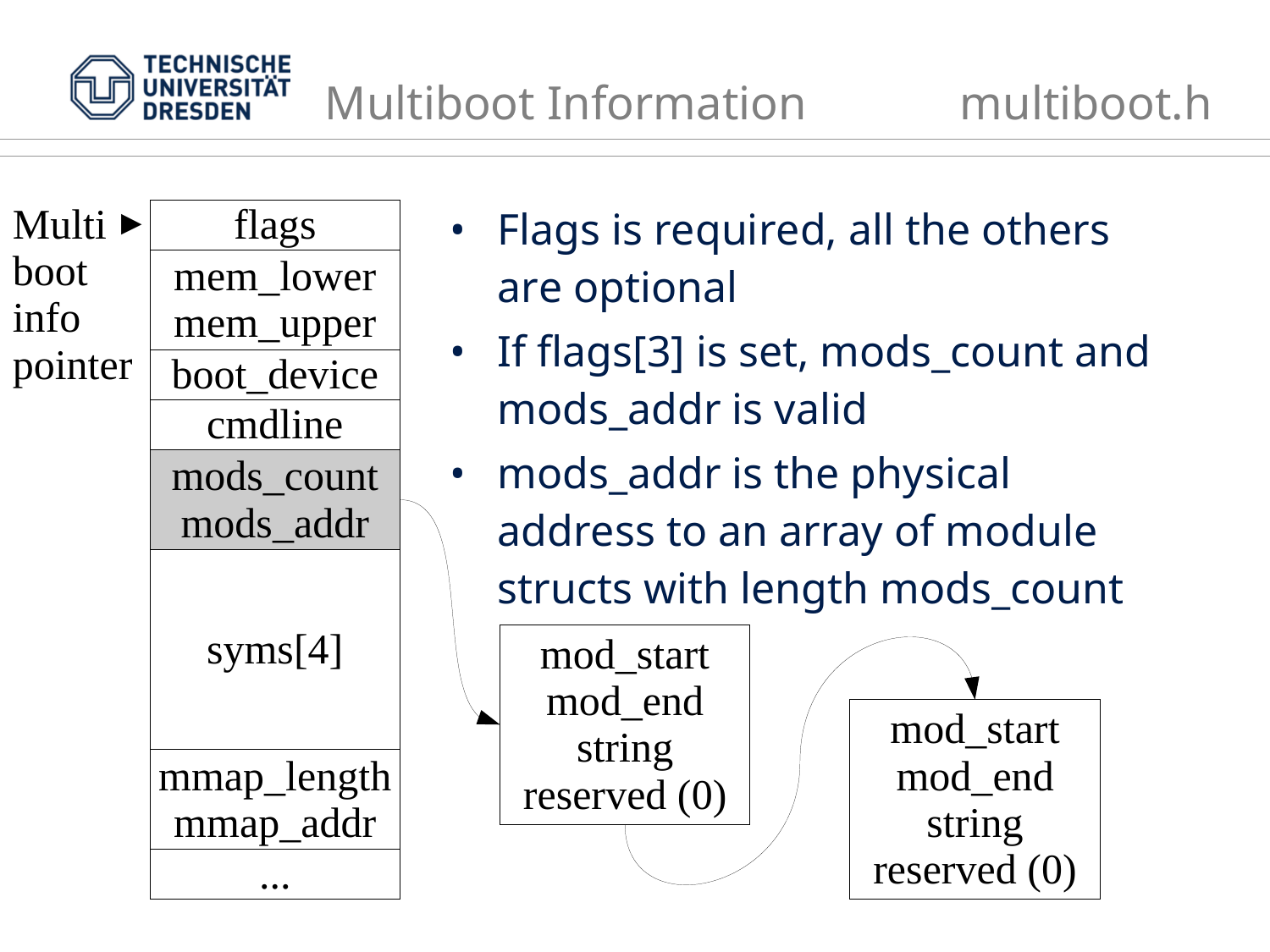

- But: multiboot info addr and mods\_addr are **physical** addresses
- Need to (temporarily) add a mapping into the virtual address space → kernel's remap area void
	- **\* Ptab::remap(phys\_addr)**
- Replaces previous mapping, thus whenever calling remap, the old pointer is invalid

remap

▼ area

physical memory virtual memory Kernel Multi boot info ▼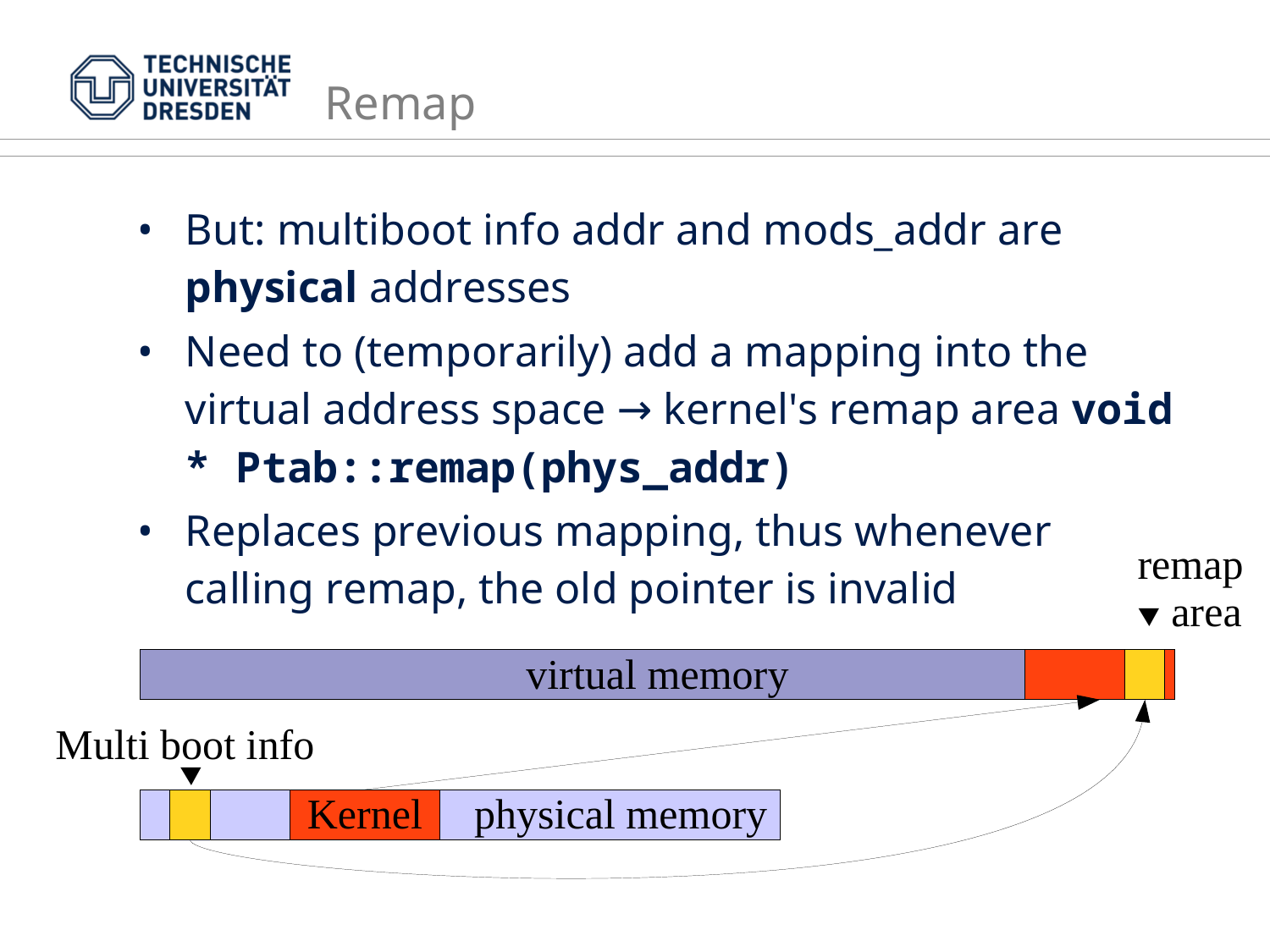

- Open kern/src/ec.cc : root\_invoke()
- **Ec::current->regs.eax** contains mbi pointer
- remap Multiboot Info, check flags:3, get mods\_addr and count
- remap Multiboot module structure, print start and end address of user binary
- remap user binary (it's an ELF object)
- see kern/include/multiboot.h and elf.h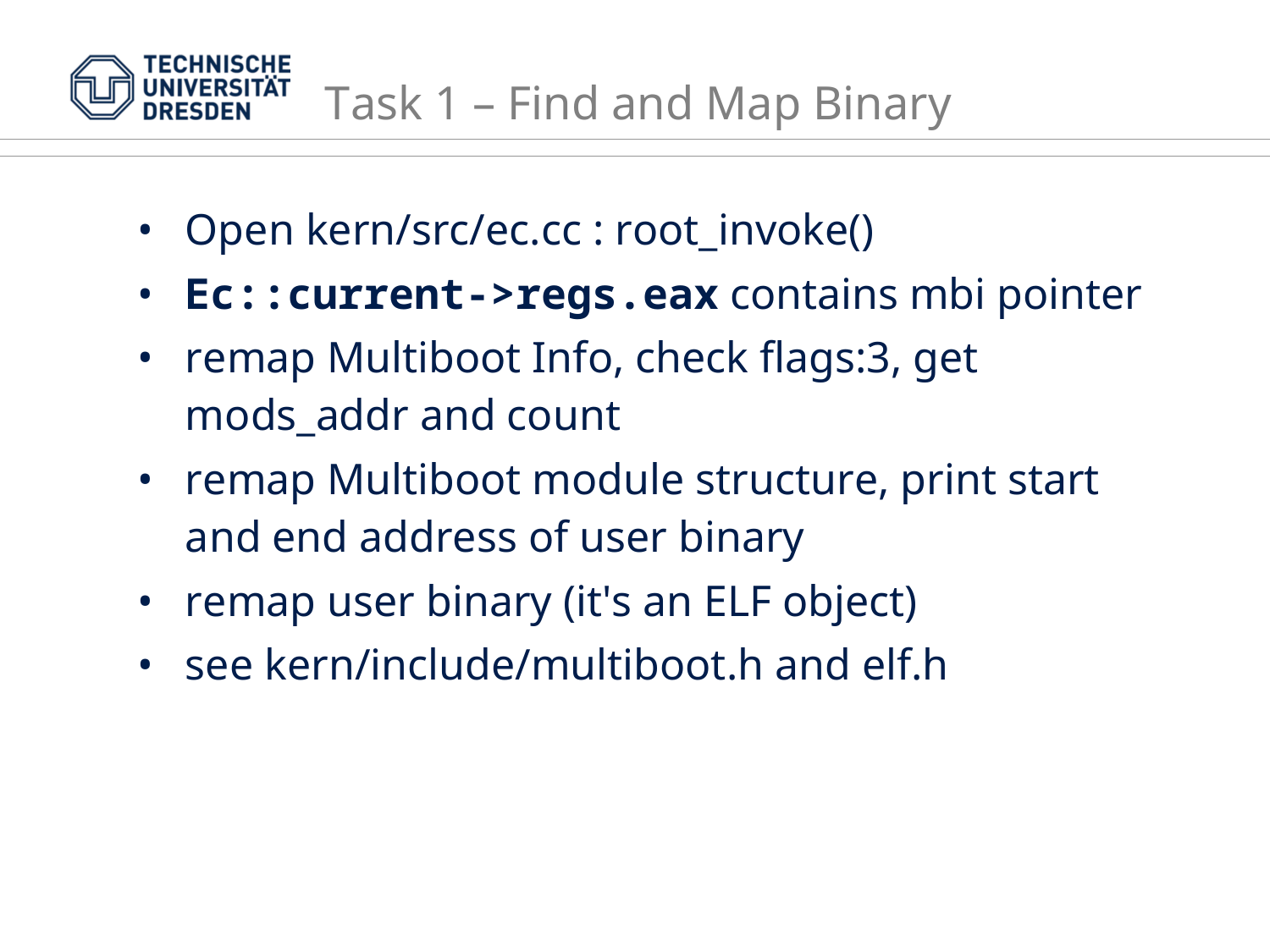



- ELF Header contains offset where to find PH table (ph\_offset)
- Program header table describes the segments to be used at runtime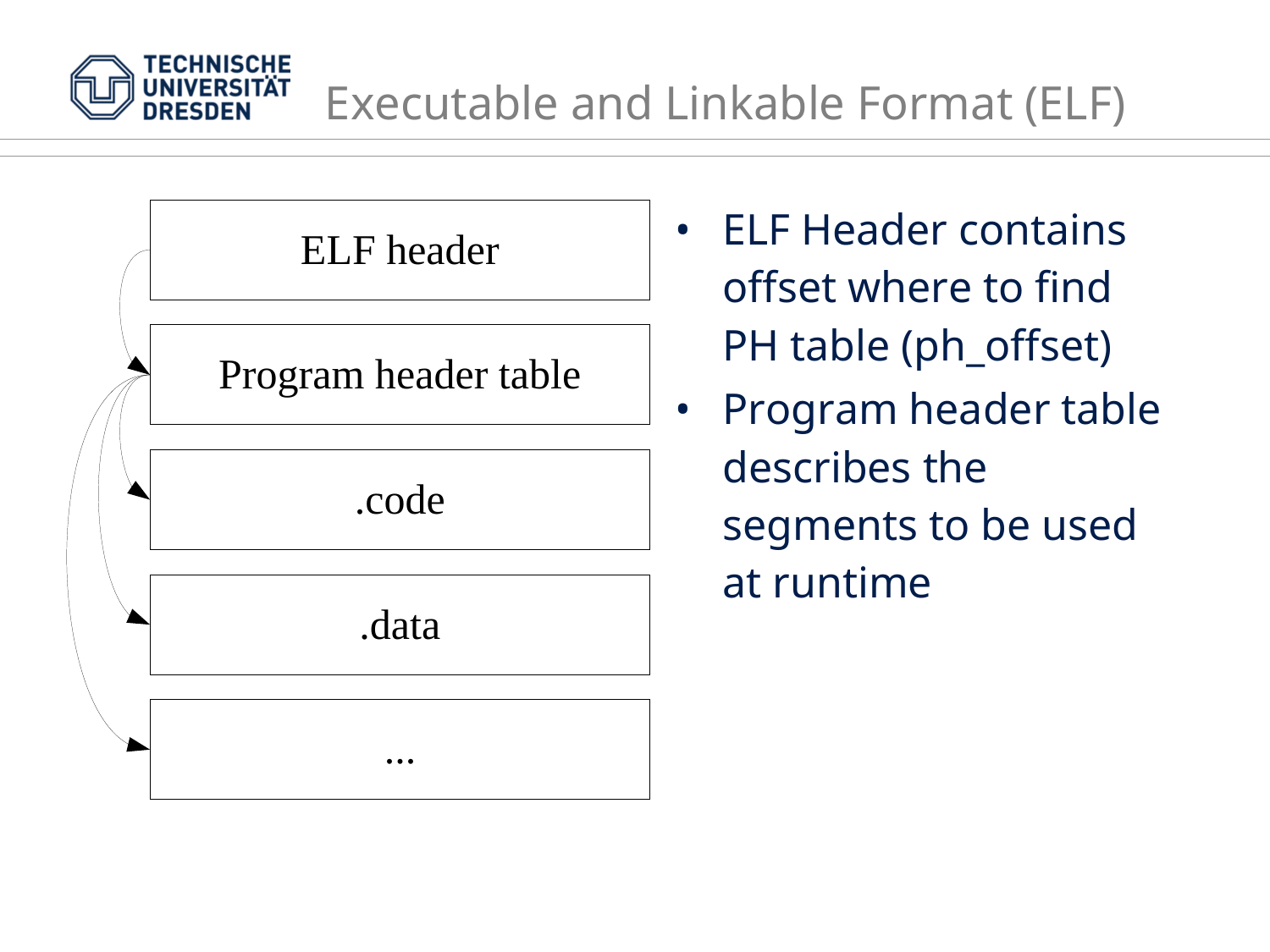

| magic: 7f 'E' 'L' 'F' |  |                    |  |
|-----------------------|--|--------------------|--|
| class                 |  | data version osabi |  |
| abi version           |  |                    |  |
| padding               |  |                    |  |
| padding               |  |                    |  |
| type                  |  | machine            |  |
| version               |  |                    |  |
| entry                 |  |                    |  |
| ph_offset             |  |                    |  |
| sh_offset             |  |                    |  |
| flags                 |  |                    |  |
| eh_size               |  | ph_size            |  |
| ph_count              |  | sh size            |  |
| sh count              |  | strtab             |  |

- Check magic, data (1) and type (2)
- entry user EIP
- ph\_count : number of program headers
- ph\_offset : where within the file the program header table starts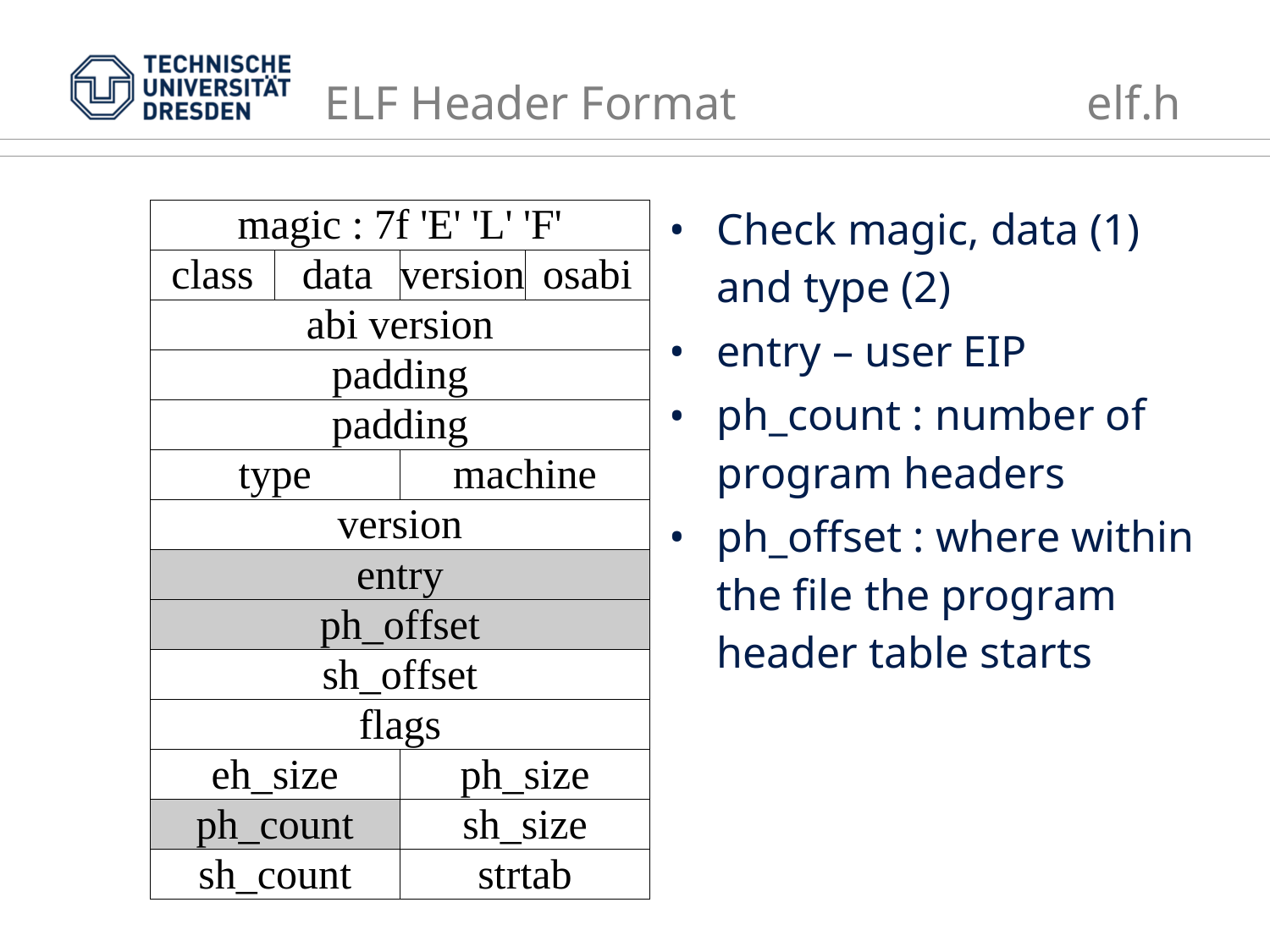



- If type =  $PT\_LOAD(1)$ load this segment
- Flags:2 writable?
- Offset: where this segment starts relative to the beginning of the file
- Virtual address: where to map this segment to
- File/Mem size: segment size in file and memory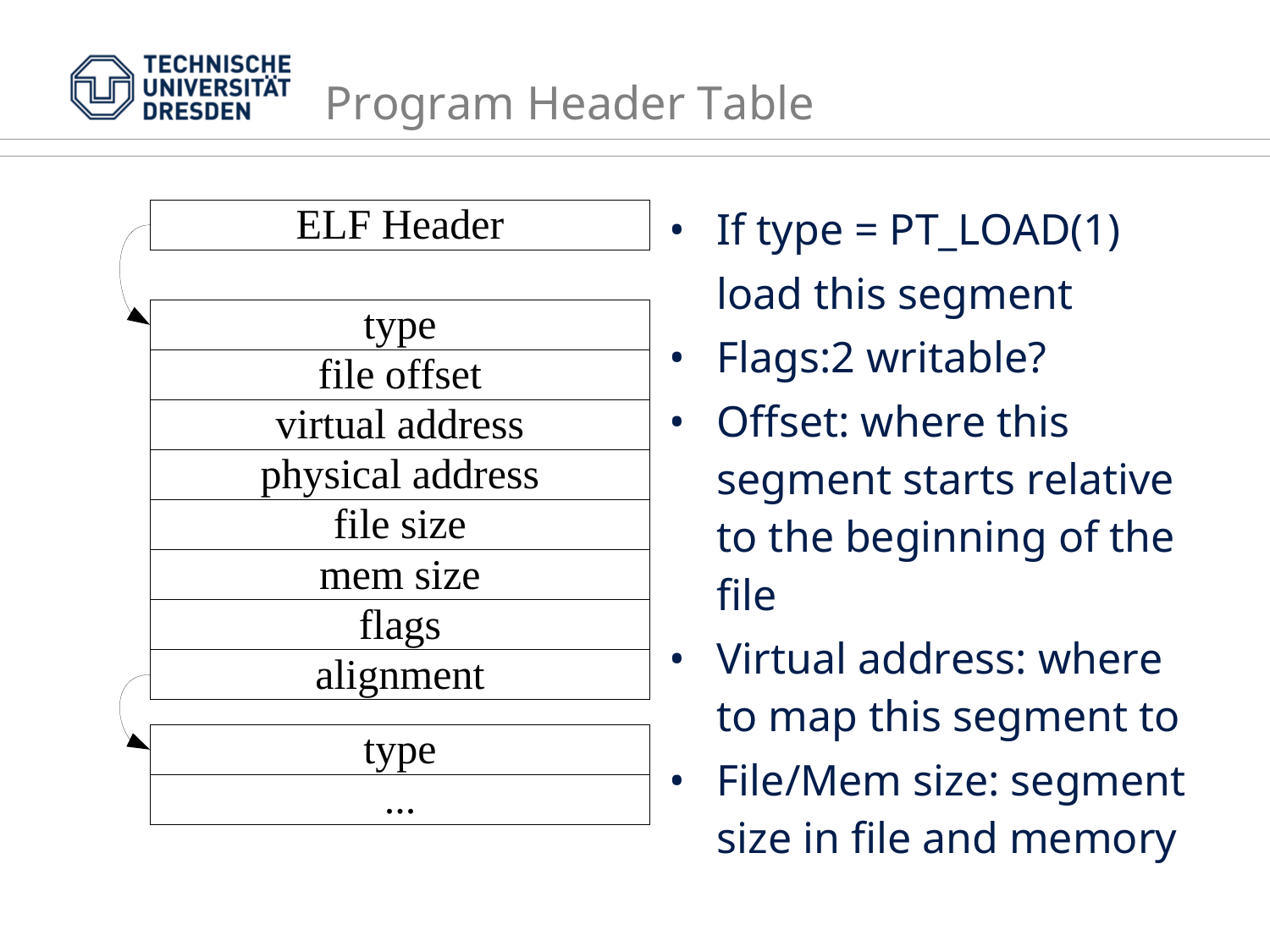

- Continue in root invoke()
	- user binary is still mapped in
- Set **current->regs.eip** to correct entry point
- Remap program header table and iterate over all (two) program headers
- If type != PT\_LOAD, ignore this segment
- Align them properly to 4k page boundaries
	- phys/virt addresses : align down
	- mem size : align up
- Print all virt/phys addresses and mem sizes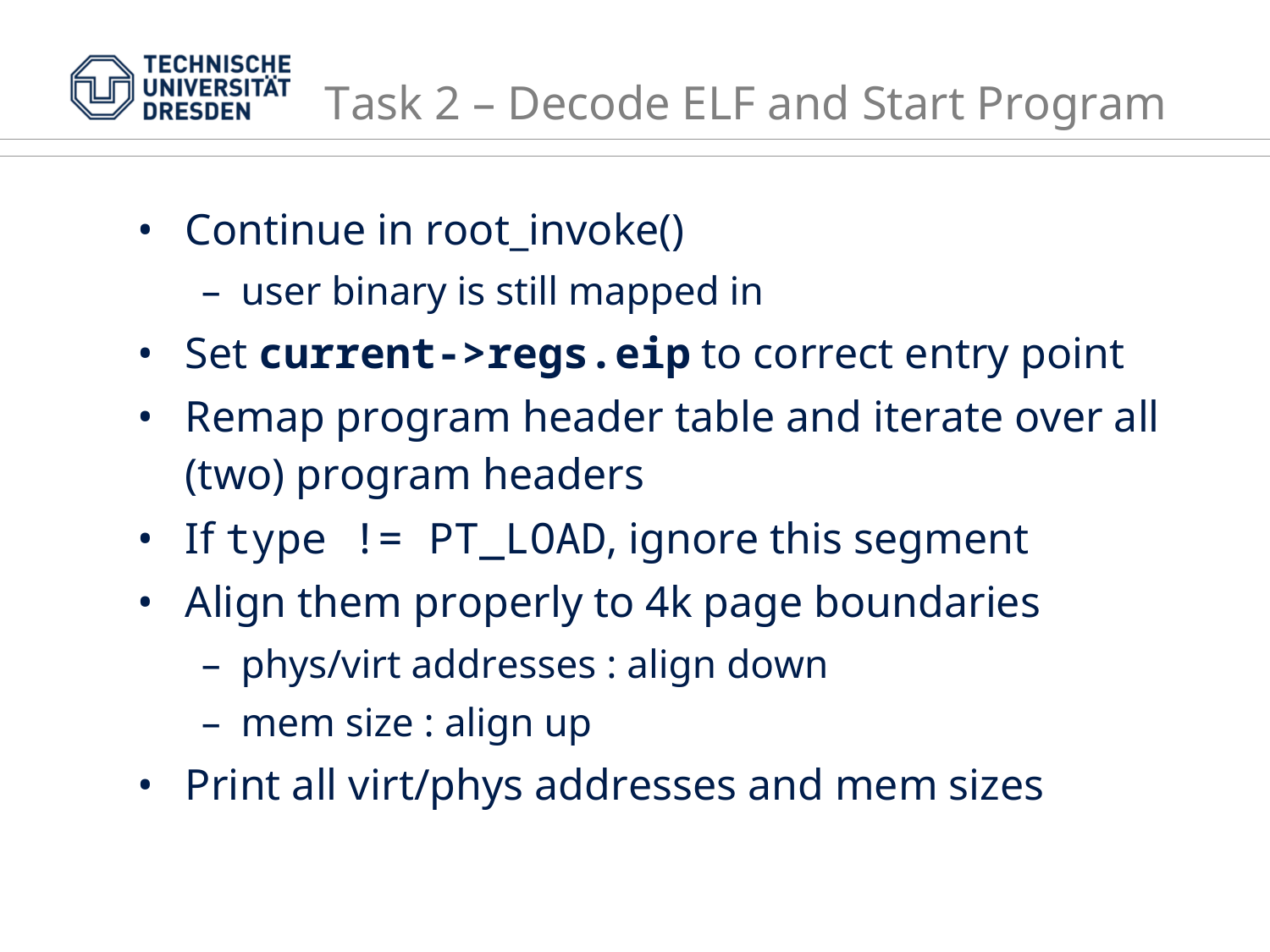

- Some sanity checks:
	- File size and mem size should be equal
	- Virtual address and file offset should be equal (modulo page size)

## • **Ptab::insert\_mapping (virt, phys, attr)**

- Inserts a mapping from virtual address **virt** to physical address **phys** with attributes **attr**
- See class Ph in kernel/include/elf.h
	- $-$  If **flags & Ph::PF\_W**  $\rightarrow$  page should be mapped writable, thus attr = 7, otherwise attr =  $5$
- Add mapping for all pages in all segments
- **ret\_user\_iret()** to start user program